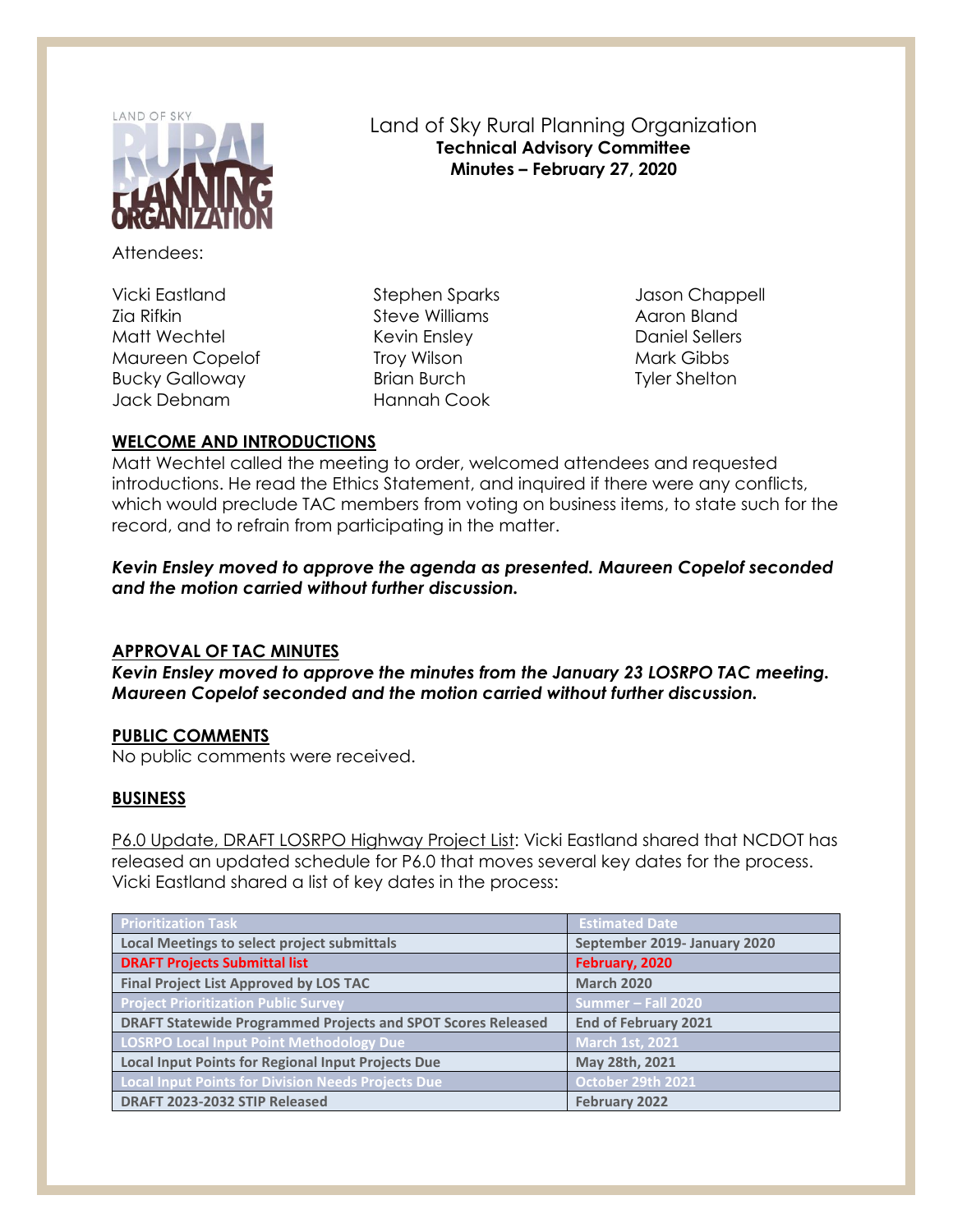In this round of prioritization, Land of Sky RPO has 16 new Project submittals for each mode of transportation. In addition to new submittals, Land of Sky RPO has five carryover highway projects, three in Transylvania Co. and two in Madison Co. Land of Sky RPO Staff has held meetings with staff and elected officials from each RPO county to gather input on the DRAFT LOSRPO SPOT 6.0 Project Submittal list. The list presented today represents the Highway Projects; there are bicycle and pedestrian projects in Transylvania County/City of Brevard and remaining Bike/Ped slots. There are Public Transit Projects in Transylvania County and potentially Madison County. Land of Sky RPO will continue to enter projects into the SPOT Online tool for testing, and work with NCDOT Division 13/14 staff as well as SPOT office staff to improve submitted projects. The final list will come back before the TCC/TAC at the March meetings. The DRAFT LOSRPO P6.0 Highway Project list can be viewed here [http://landofskyrpo.org/wp](http://landofskyrpo.org/wp-content/uploads/2020/02/LOSRPO-DRAFT-Submittal-List.pdf)[content/uploads/2020/02/LOSRPO-DRAFT-Submittal-List.pdf](http://landofskyrpo.org/wp-content/uploads/2020/02/LOSRPO-DRAFT-Submittal-List.pdf)

Vicki Eastland shared that after the draft project list is approved, it would go out for public comment until next month. Projects on the draft list today would be under consideration for funding as part of the RPO's 2023-2032 TIP.

### *Jason Chappell moved to approve the Draft Project List for public comment. Jack Debnam seconded and the motion carried without further discussion.*

Draft LOSRPO PWP – Vicki Eastland shared that the FY 2020-2021 Draft PWP has been submitted to NCDOT TPD for review. The Draft was approved by NCDOT and the LOSRPO TCC at their February 13 meeting. The format, which shows the breakout of direct charges to the RPO, travel and indirect to more accurately reflect the funding spent on specific tasks. For the most part the PWP is set up as a continuation of ongoing work RPO staff performs each year. Ongoing work includes continuation of the CTP process in Transylvania County and the possibility of beginning the CTP process in Madison County. Additionally, costs for website update/maintenance, quarterly reporting and invoicing are also included in the ongoing work.

### *Jack Debnam moved to approve the LOSRPO FY 2020-2021 Planning Work Program and the narrative. Jason Chappell seconded and the motion carried without further discussion.*

LOSRPO 2020 Meeting Schedule: Vicki Eastland shared the 2020 LOSRPO meeting schedule. She noted that TCC meetings would be held the second Thursday of the following months: February, March, June, August and a joint meeting in November.

The LOSRPO TAC meetings are planned for the fourth Thursday of the following months for 2020: February, March, June, August, and a joint meeting in November. Additional notice would be provided for all LOSRPO meetings.

No meeting cycles are planned for April, May, July, September or October. The meeting schedule is set up in order to meet specific SPOT and RPO reporting requirements.

*Informational only – no action needed.*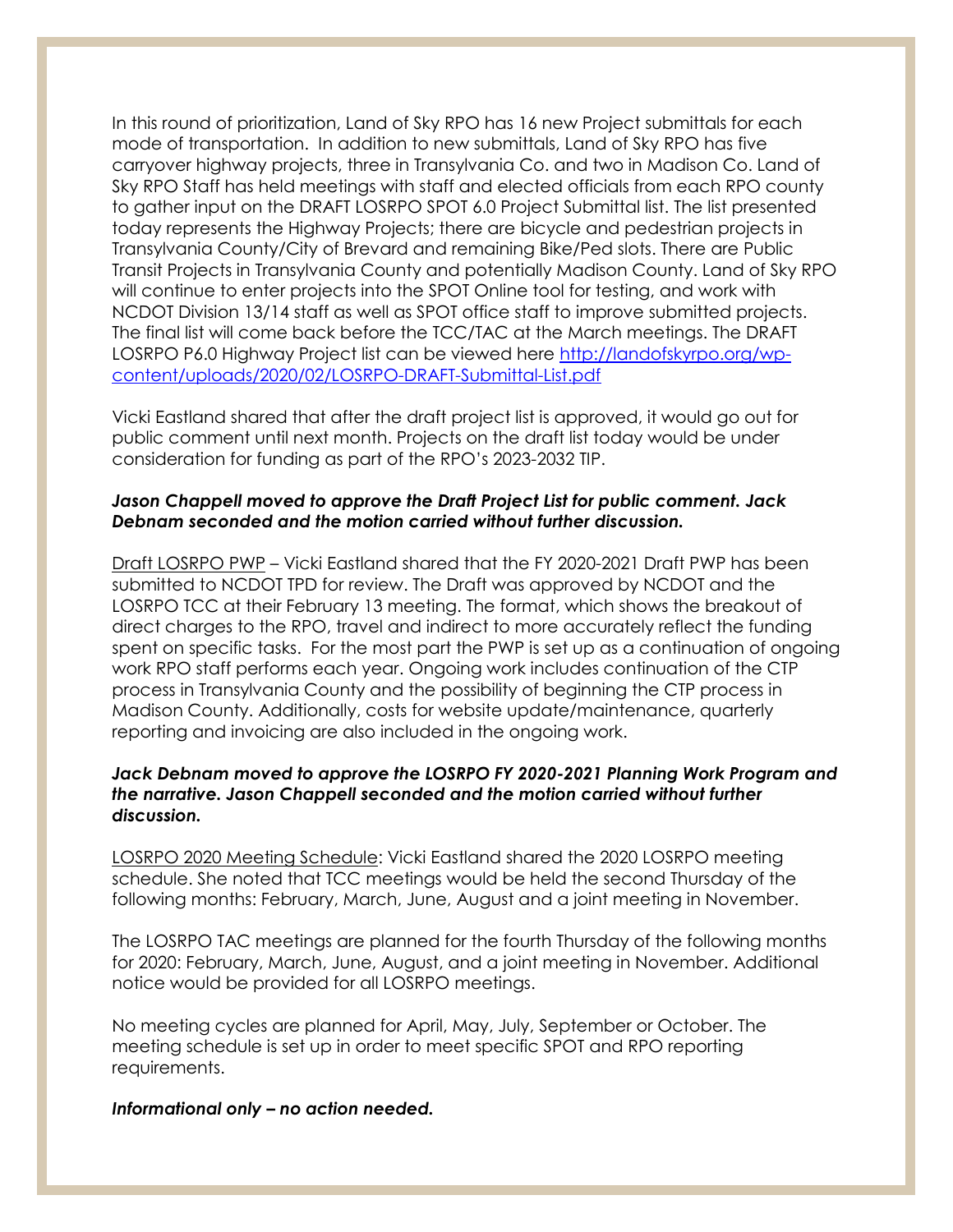Elect New TAC Chair and Vice Chair: Vicki Eastland shared that because LOSRPO TAC Chair Charlie Landreth is no longer with the City of Brevard, the TAC needs to hold an election of officers. At the last TAC officer election Matt Wechtel, Madison County was elected as Vice Chair. The term for Chair and Vice Chair is two years with the ability to serve two consecutive terms.

Vice Chair Wechtel opened the floor for nominations. Consensus was reached for Vice Chair Wechtel to assume the Chairmanship. Vice Chair Wechtel accepted the nomination.

### *Maureen Copelof moved to approve Matt Wechtel as the new LOSRPO TAC Chair. Kevin Ensley seconded and the motion carried as all were in favor.*

Nominations were opened for the Vice Chair slot. Kevin Ensley was nominated as the Vice Chair. He accepted the nomination.

### *Matt Wechtel moved to approve Kevin Ensley as the new LOSRPO TAC Vice Chair. Jason Chappell seconded and the motion carried as all were in favor.*

Traffic Safety Presentation: Bucky Galloway, Western Regional Field Operations Engineer provided a presentation on Safety and Mobility Funding Programs and the roles of the Regional Traffic Staff. He explained the roles of regional traffic staff, noting that they get involved with TIP reviews, traffic control, etc. He focused on mobility project development and mentioned the Highway Safety Improvement Programs that attempt to mitigate hazards on roadways. These regional staff also review data on accidents and receive complaints from the public regarding hazards on the roadways.

Discussion occurred regarding the complaint process for hazards that affect safety on the roadways. NCDOT staff shared that a municipality and/or county may or may not be notified of safety complaints made about roadways in their jurisdictions.

Bucky Galloway shared about systemic efforts, which work to identify safety improvements for roadways throughout the state. Three programs are administered through NCDOT: Highway Safety Improvement Program (HSIP) - federally funded, SPOT Safety (SS) Program and SPOT Mobility Program, which are both funded by the state.

Bucky Galloway reviewed typical safety (HSIP and SS) projects, which includes intersection improvements, corridor improvements and vulnerable user type projects. He shared a list of safety projects, which have been funded in the LOSRPO region since the beginning of 2018, and which cost nearly \$6 million in total. He noted that over the past ten years, NCDOT has realized a \$14 return on every \$1 spent, in terms of lives saved and reduced property damage. Due to limited resources, safety projects are prioritized. He also reviewed the SPOT Mobility program for those intersections and sections of roadway that experience significant, reoccurring congestion/delay. These projects are evaluated by the Congestion Management Group. In addition, school projects to alleviate congestion and delays do not have to go through the same evaluation process as other projects. Typical mobility projects include intersection and corridor improvements and school improvements. He noted that the first mobility